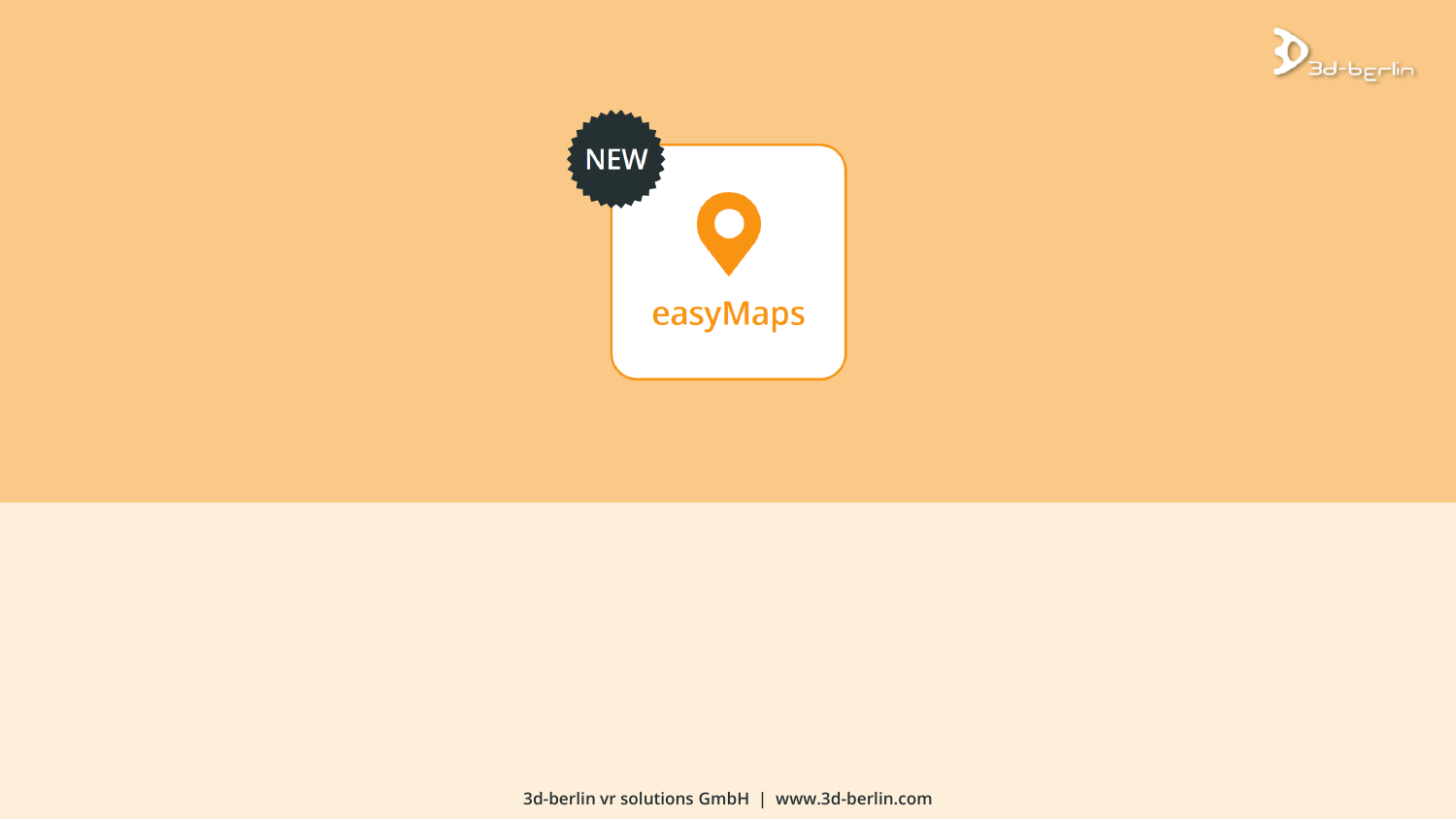

# easyMaps

is our simple yet powerful standalone mobile solution at a very attractive fix price. It provides quick information and orientation in small and medium buildings: Just type or spell your desired destination or keyword to see both your location and desired destination on the interactive multi -floor map. Its simplicity makes it both easy to use and maintain .

An easy to attach wall -sticker in line with your corporate design is part of the package and all you need to setup.

# **Features**

- Localization via QR code Scan (sign)
- Multiple languages (auto detected )
- Buildung overview (zoom & Pan)
- Destination quick selection
- Destination search (typo tolerant, keywords)
- Destination highlighting (marker )
- Focus on intinerary

## **Add -On**

• Sign design according to customer requirements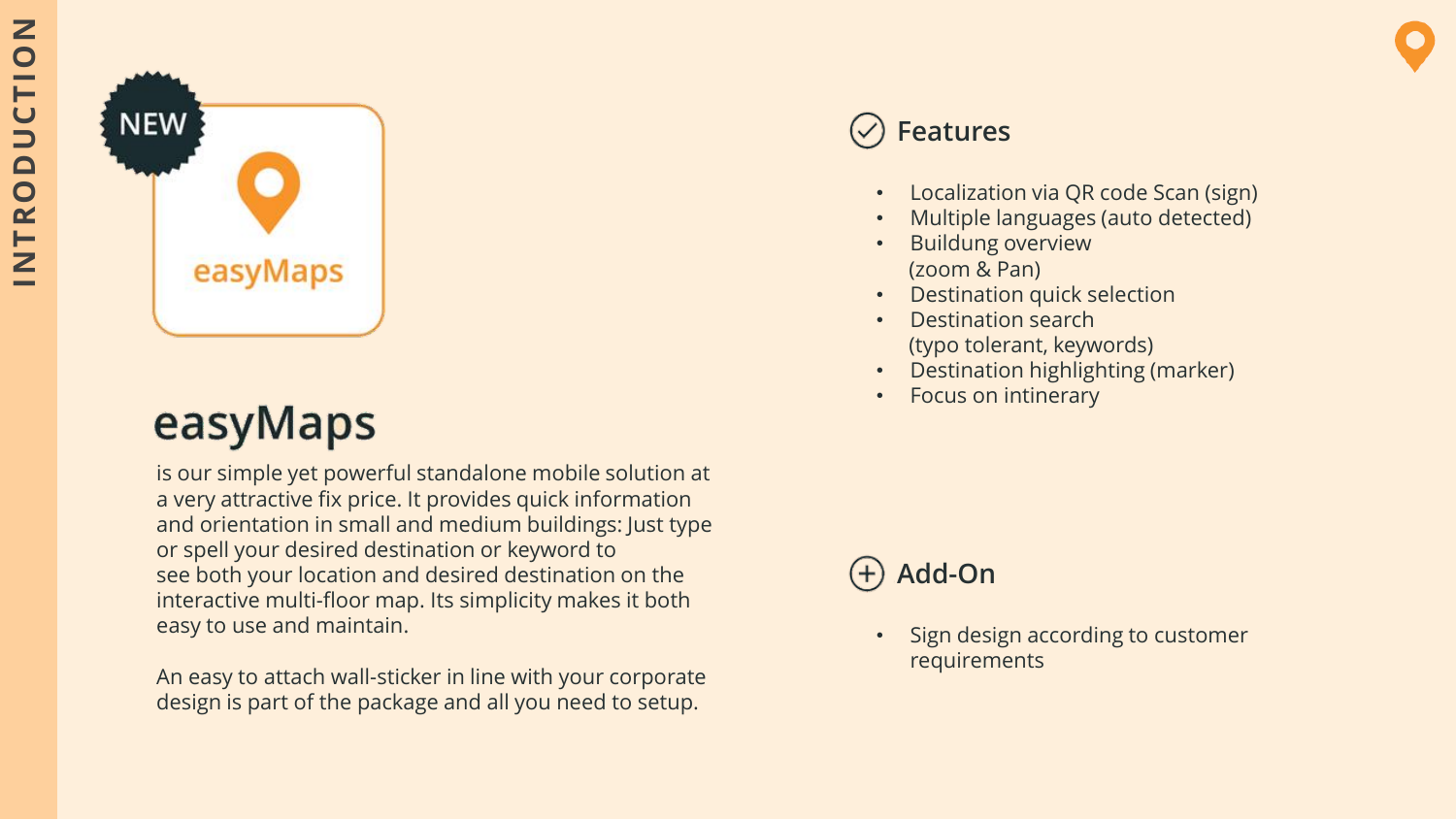

**Start screen after QR code scan**

 $\sum_{\text{3d-bgfin}}$ **Berlin Office** WO BEFINDE ICH MICH? O **Haupteingang Office** EG  $\int \tan \left( \frac{2\pi}{\lambda} \right)^{2} \tan \left( \frac{\pi}{\lambda} \right) \sin \left( \frac{\pi}{\lambda} \right)$ : |≖Q Q Ma **MARCEL** EG RAUM 4 **MARKETING** EG RAUM 4 PROJEKTMANAGEMENT EG RAUM 1 HAUPTEINGANG OFFICE (AUSGANG) EG **KAFFEESTATION (SNACKS)** EG

**Search including keywords and fuzzy logic**



**Destination highlighting with zoom**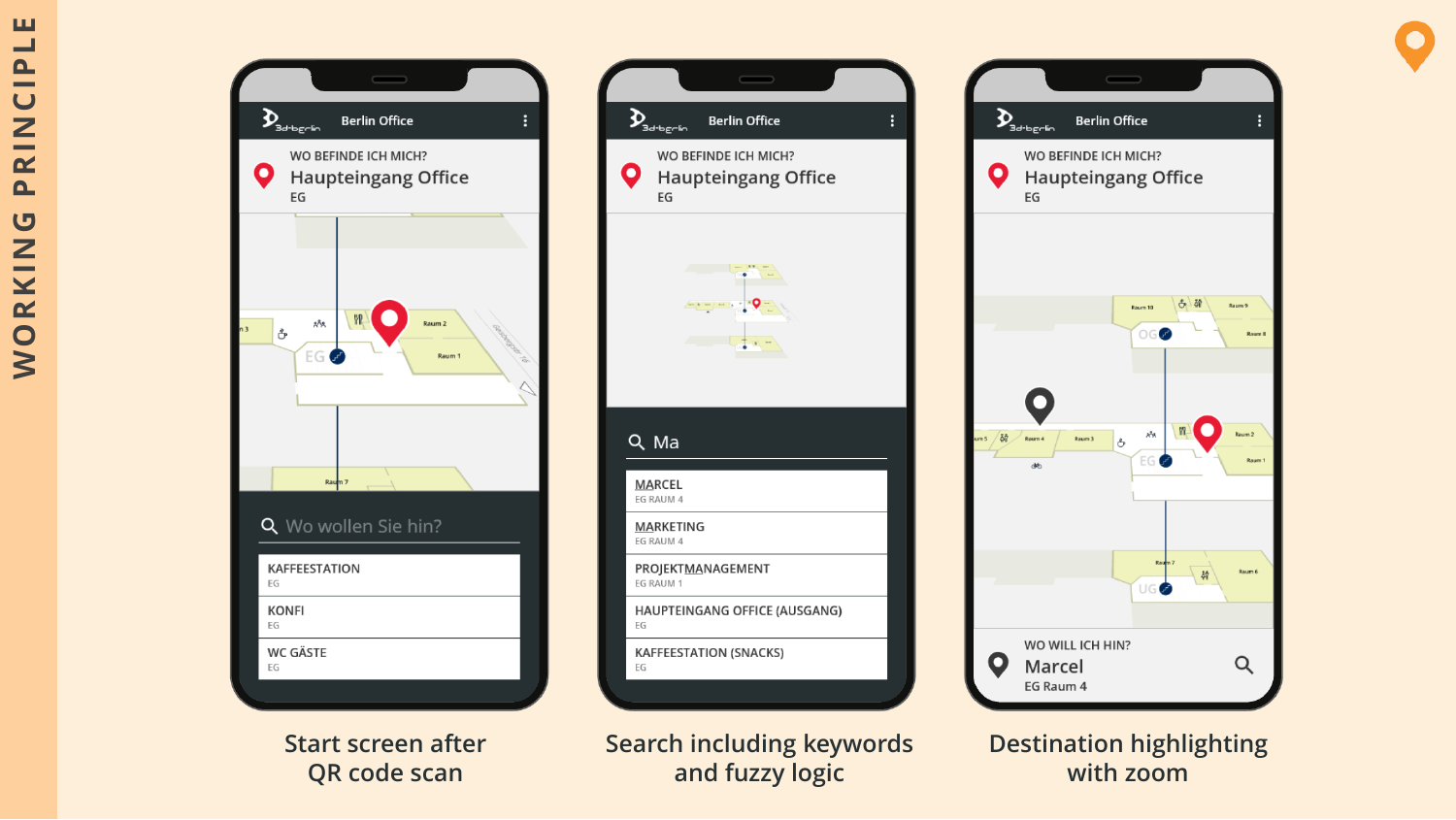### **Where should the user scan the QR code?**

E.g. entrance, hallway, in the room

#### **What are the spatial conditions there?**

Columns, glass doors, flooring, competition to other signs

#### **Design requirements**

3d-berlin sign templates (adapted according to CI) or sign design according to customer requirements (add-on)

### **Classic poster** at the entrance, in the room

## $\sum_{\text{3d-bgclin}}$ Where do you want to go? OR-Code opens floor plan with destination search







on the table on the floor at the wall